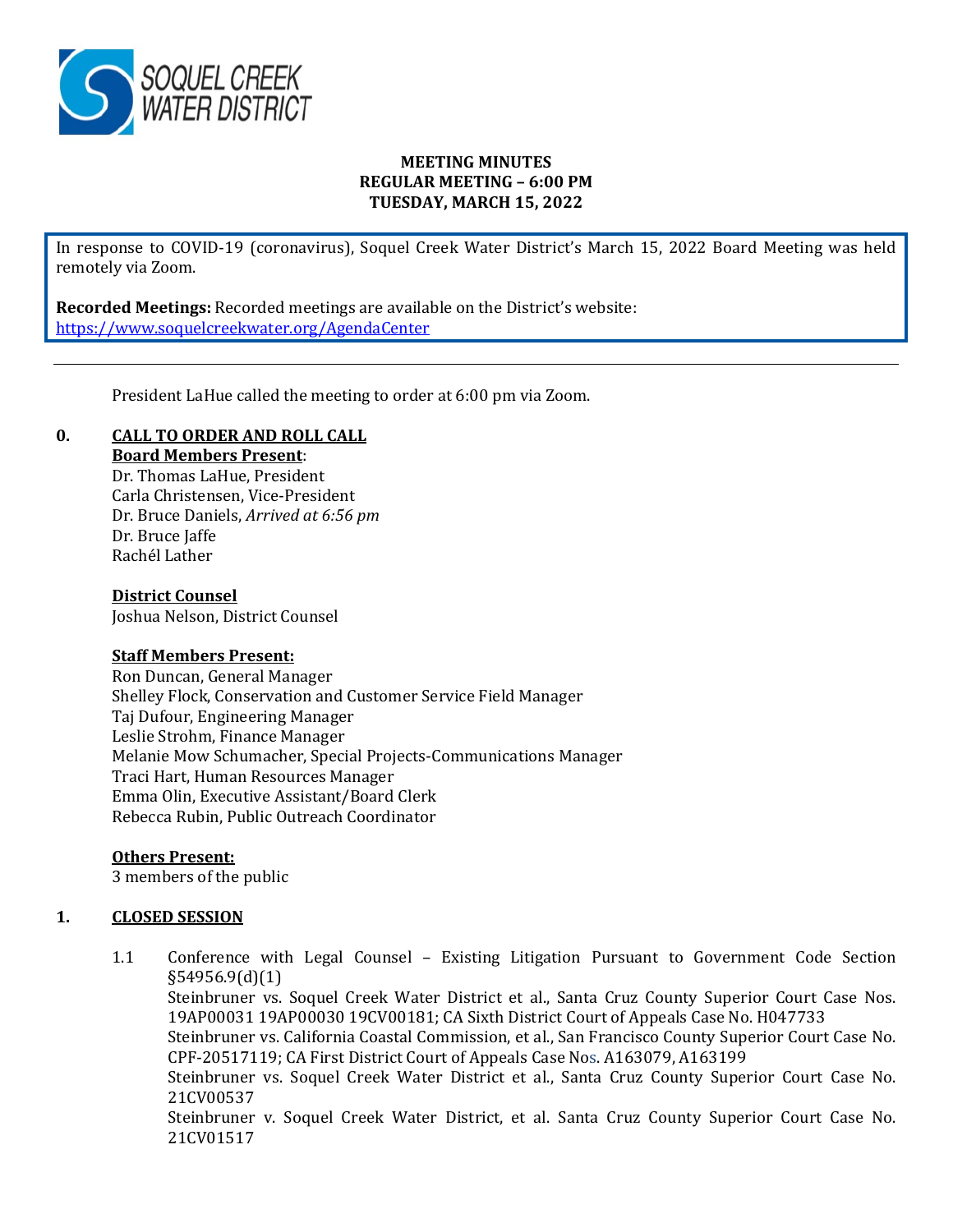Steinbruner v. Soquel Creek Water District, et al. Santa Cruz County Superior Court Case No. 21CV02699

1.2 Conference with Legal Counsel – Anticipated Litigation Significant exposure to litigation pursuant to paragraph (2) or (3) of subdivision (d) of Section 54956.9: 1 case

At 6:01 pm, President LaHue announced that the Board will meet in closed session to discuss Items 1.1 and 1.2.

## **CONVENE TO CLOSED SESSION – 6:01 pm**

#### **RETURN TO OPEN SESSION – 6:35 pm**

President LaHue adjourned the closed session and returned to open session at 6:35 pm.

President LaHue reported that the Board discussed Items 1.1 and 1.2, in closed session. No reportable action was taken.

## **2. PUBLIC HEARING** *– None*

## **3. BOARD MEMBERS' OPPORTUNITY TO REMOVE ITEMS FROM CONSENT AGENDA**

None removed.

#### **4. CONSENT AGENDA**

Vice-President Christensen noted that the Santa Cruz Mid-County Groundwater Agency (MGA) Annual Report for the Groundwater Sustainability Plan (GSP) will be presented on Thursday, March 17, 2022 (as discussed in the Management Update). She emphasized its value and suggested that the report be included as an informational item at a future Board Meeting. Ms. Flock added that the District's water shortage contingency plan analysis will utilize data from the MGA's annual report and will be presented to the Board for consideration in April or May 2022.

MOTION: Vice-President Christensen; Second: Director Lather; To approve Consent Agenda Items 4.2, 4.3, 4.4, 4.5, 4.6, 4.7 and 4.8. Motion passed by unanimous roll call vote. Director Daniels absent.

- 4.1 Approval of Minutes *None*
- 4.2 Extend Resolution 21-21 and Re-Authorize Virtual Public Meetings in Accordance with AB 361 *Action: Approved*
- 4.3 Board Planning Calendar *Action: Approved*
- 4.4 Special Board Assignments Status Report *Action: Approved*
- 4.5 Production Reports *Action: Approved*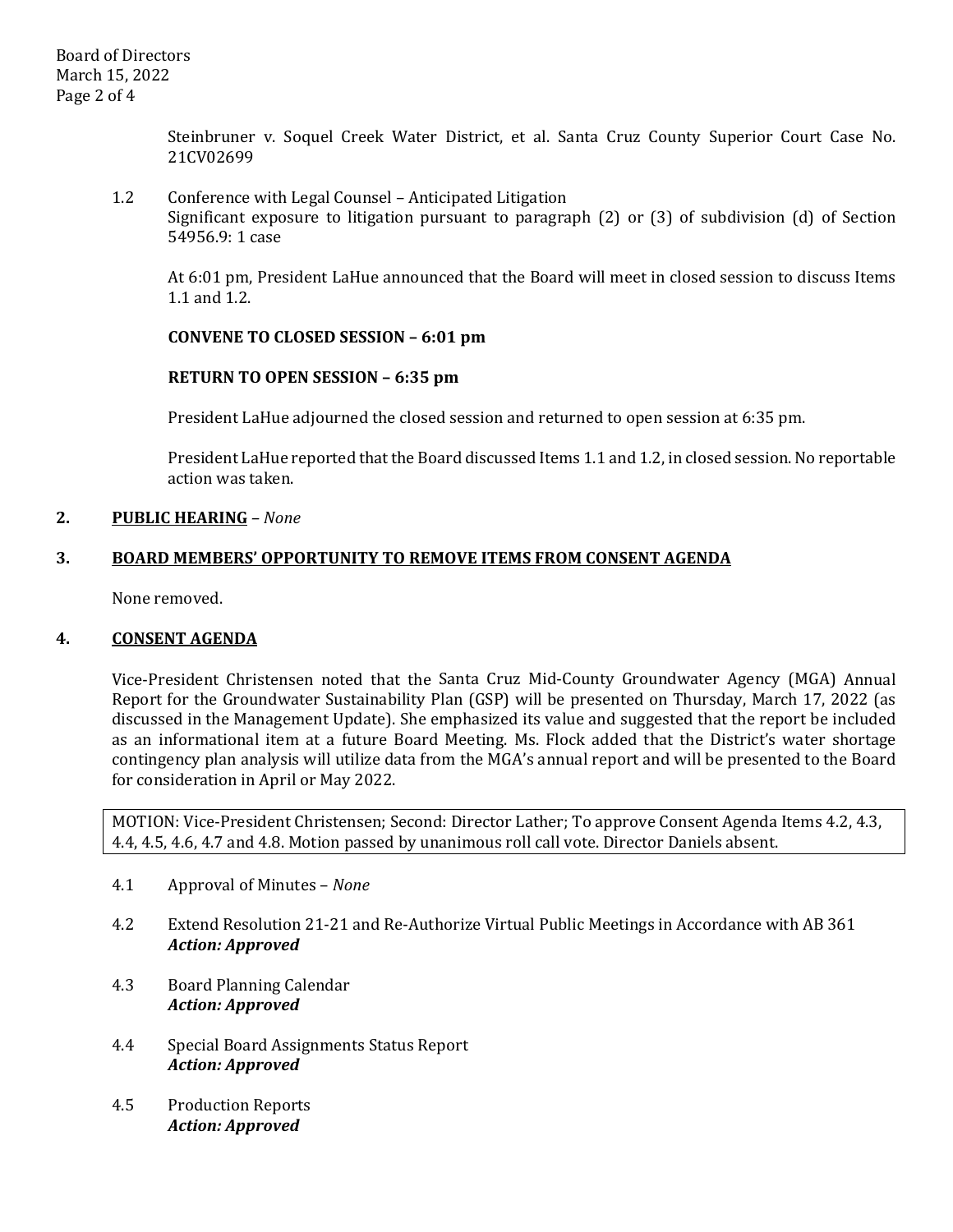# 4.6 Management Update *Action: Approved*

- 4.7 Finance Status Report *Action: Approved*
- 4.8 Informational: Support WateReuse California in its Request to the State to Include \$750 Million in Grant Funding for Recycled Water *Action: Approved*

# **5. ORAL AND WRITTEN COMMUNICATIONS** *(items not on the Agenda)*

Written communications addressed to the Board are available on the District's website: <https://www.soquelcreekwater.org/AgendaCenter>

One public comment was heard.

Director Lather shared that the Local Agency Formation Commission (LAFCO) is considering possible water district consolidations in Santa Cruz County.

President LaHue stated that the drought in California is severe, noting the lack of rainfall this month.

## **6. REPORTS**

6.1 District Counsel – Oral Report

General Counsel Nelson provided an update:

- Assembly Bill (AB) 361: California's statewide emergency (which permits virtual public meetings) is set to expire at the end of March 2022. He stated that he will continue to monitor the status of the emergency declaration.
- Pending Legislation: Two bills have been proposed regarding the Brown Act and remote public meetings. He will continue to monitor their status.

# **7. ADMINISTRATIVE BUSINESS**

- 7.1 Conditional and Unconditional Will Serve Letters *None*
- 7.2 Consider Approval of an Ad-hoc Committee to Explore Collaborative Strategies and Resources Between Soquel Creek Water District (SqCWD) and Scotts Valley Water District (SVWD)

Mr. Duncan explained that this item is presented to request that the Board consider forming an adhoc committee to explore collaborative activities and resources with Scotts Valley Water District. The overall goal is to provide greater value to our respective customers. Some areas where collaboration may provide greater value include legislative support, joint contracts, shared equipment, cooperative agreements, pooled inventory, collaborative projects, etc.

Directors expressed unanimous support for the formation of an ad hoc committee to explore collaborative strategies and resources with SVWD.

After discussion, there was consensus among the Board to nominate Director Lather and Vice-President Christensen (with Director Jaffe as the alternate) to serve on the ad hoc committee with SVWD. The Board acknowledged that Director Jaffe would confirm his attendance did not result in